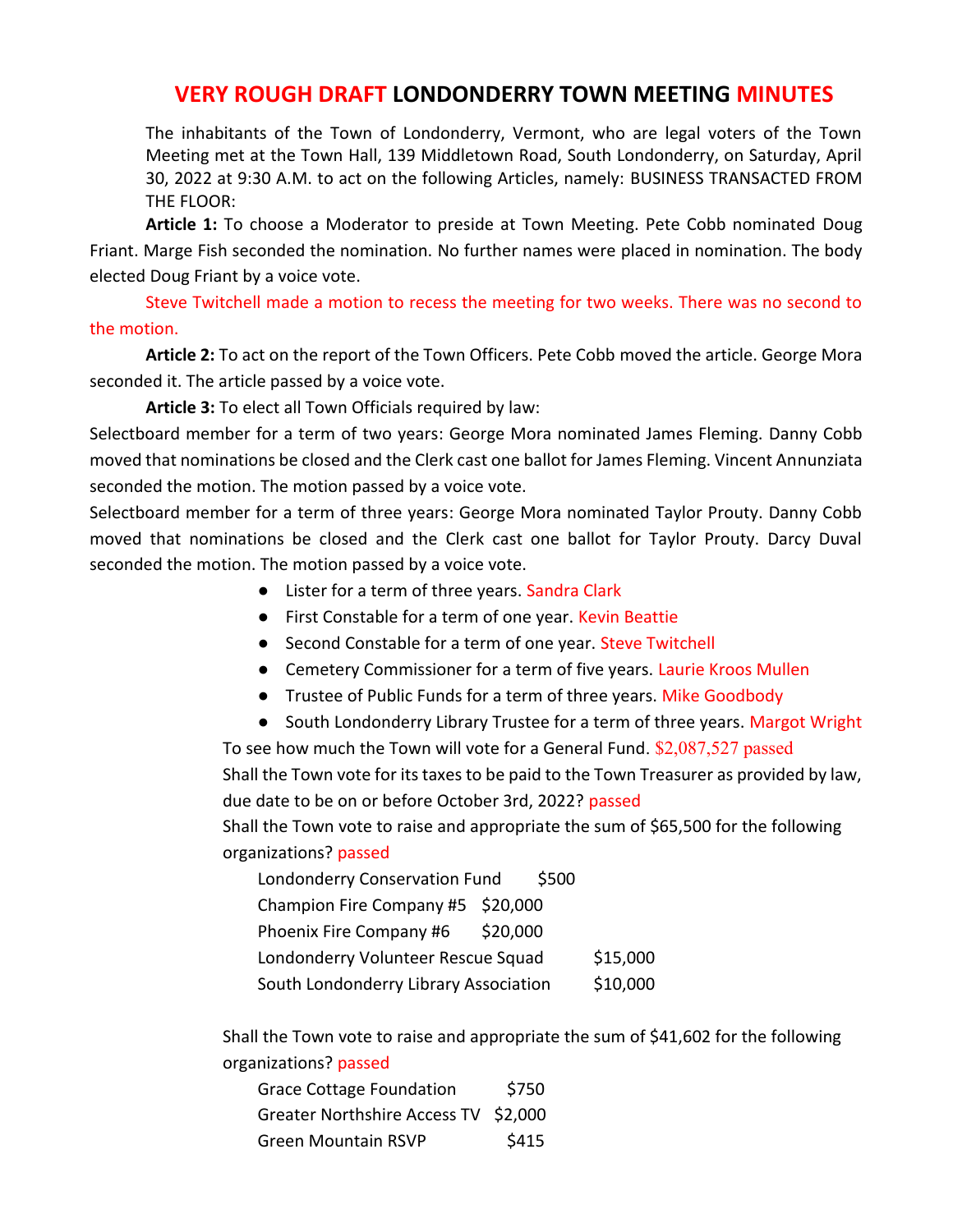Green Up Vermont \$100 Health Care & Rehabilitation Services \$1,513 Mountain Valley Health Council \$5,000 My Community Nurse program \$2,500 Neighborhood Connections \$6,000 Senior Solutions \$950 SVEDS \$5,307 SEVCA \$1,700 Southeast Vermont Watershed Alliance \$410 The Collaborative \$1,000 Valley Cares \$2,742 Visiting Nurse Assoc. of VT & NH \$7,000 Vermont Rural Fire Protection 5100 West River Montessori School \$3,000 Windham County Youth Services \$315 Women's Freedom Center \$800

Shall the Town vote to raise and appropriate the sum of \$500 to support the American Red Cross? passed

Shall the Town vote to raise and appropriate the sum of \$1,500 to support Londonderry 4<sup>th</sup> of July? passed

Shall the Town vote to raise and appropriate the sum of \$2,500 to support the Flood Brook Athletic Association? passed

Shall the Town vote to raise and appropriate the sum of \$5,167 to fund the hiring of an Administrative Assistant to the Planning Commission, a new position? motion made to postpone passed

Shall the Town vote to raise and appropriate a sum of \$10,680, which will match \$3,000 of private funds raised by the Beautification Committee, to fund the fabrication and installation of four new "Welcome to Londonderry" signs? passed

Shall the Town vote to raise and appropriate the sum of \$50,000 to fund contracting with the Windham County Sheriff's Office for policing the town of Londonderry? passed

Shall the town vote to raise and appropriate the sum of \$40,000 to control speeding by designing and installing mechanical means, such as radar signs, rumble strips, and speed tables, at the selectboard's discretion? passed

Shall the Town vote to raise and appropriate the sum of \$3,000 to be deposited into the Emerald Ash Borer Infestation Reserve Fund? passed

Shall the Town vote to raise and appropriate the sum of \$100,000 to be deposited into the Highway Equipment Reserve Fund? passed